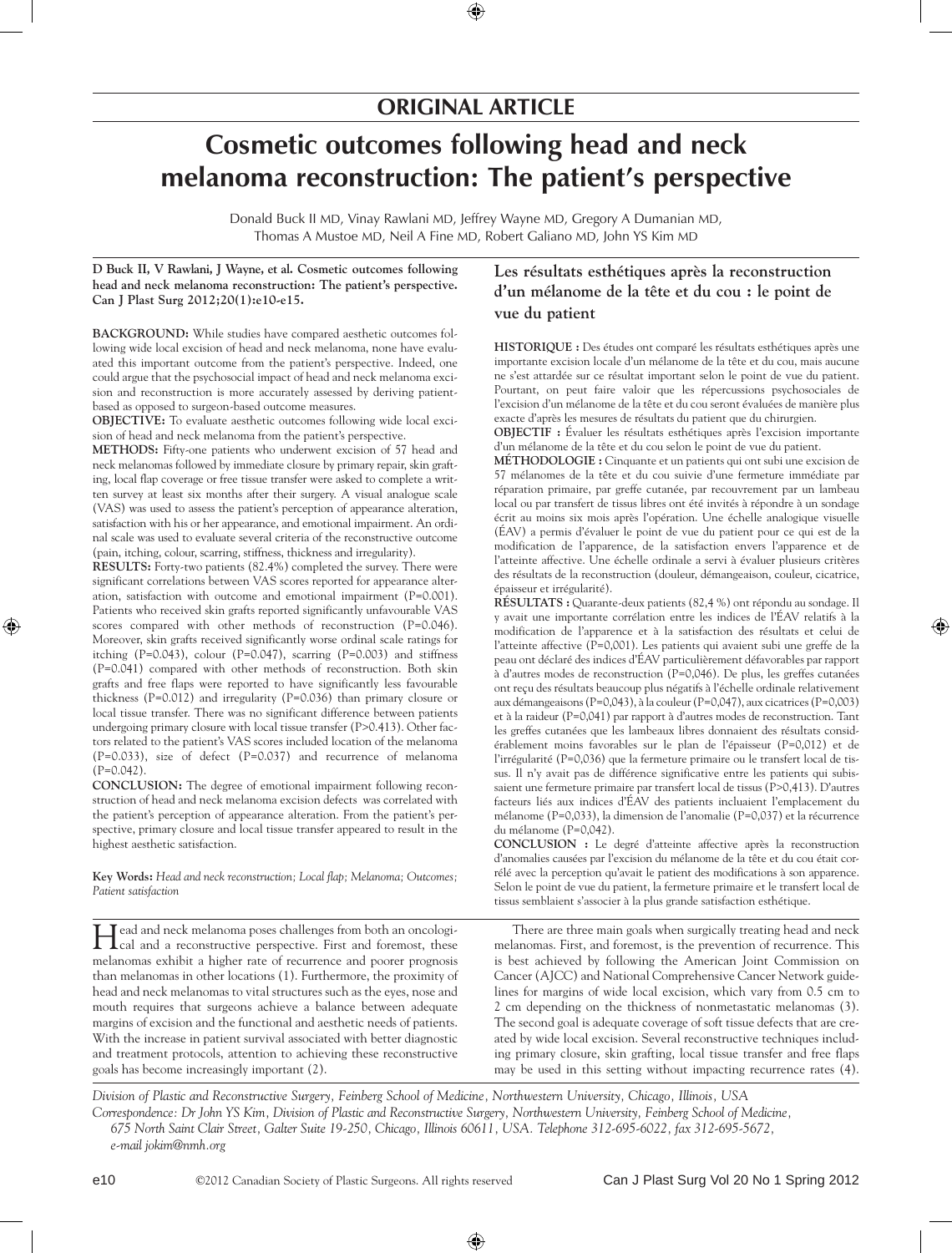|                                                                                                                                                  |                          |                | <b>PATIENT SURVEY</b>   |                |    |   |                |                         |   |                                |
|--------------------------------------------------------------------------------------------------------------------------------------------------|--------------------------|----------------|-------------------------|----------------|----|---|----------------|-------------------------|---|--------------------------------|
| Please place a vertical mark on the line below to indicate the extent that your appearance has<br>been altered by your procedures.               |                          |                |                         |                |    |   |                |                         |   |                                |
| No alteration                                                                                                                                    |                          |                |                         |                |    |   |                |                         |   | Worst imaginable<br>alteration |
| Please place a vertical mark on the line below to indicate how satisfied you are with the<br>appearance of your outcome.                         |                          |                |                         |                |    |   |                |                         |   |                                |
| Very unsatisfied                                                                                                                                 |                          |                |                         |                |    |   |                |                         |   | Extremely satisfied            |
| Please place a vertical mark on the line below to indicate the extent that you feel emotionally<br>impaired by your procedures.<br>No impairment |                          |                |                         |                |    |   |                |                         |   | Worst imaginable<br>impairment |
|                                                                                                                                                  | No, no<br>complaints     |                |                         |                |    |   |                |                         |   | Yes, worst<br>imaginable       |
|                                                                                                                                                  | $\mathbf{1}$             | $\overline{2}$ | 3                       |                | 5. | 6 | 7              | 8                       | 9 | 10                             |
| Is the scar painful?                                                                                                                             | $\mathbf{1}$             | $\overline{2}$ | $\overline{\mathbf{3}}$ | $\overline{4}$ | 5  | 6 | $\overline{7}$ | $\overline{\mathbf{g}}$ | 9 | 10                             |
| Is the scar itching?                                                                                                                             | $\mathbf{1}$             | $\cdot$ 2      | 3                       | 4              | 51 | 6 | $7^{\circ}$    | R.                      | Q | 10                             |
|                                                                                                                                                  | No, as<br>normal<br>skin |                |                         |                |    |   |                |                         |   | Yes, very<br>different         |
|                                                                                                                                                  | $\mathbf{1}$             | $\overline{2}$ | 3                       | $4^{\circ}$    | 5  | 6 | 7              | 8                       | 9 | 10                             |
| Is the color of the scar different?                                                                                                              | $1 -$                    | $\overline{2}$ | 3                       | 4              | 5  | 6 | $7^{\circ}$    | 8                       | 9 | 10                             |
| Is the scar more stiff?                                                                                                                          | 1                        | $\mathfrak{D}$ | 3                       | $\overline{4}$ | 5  | 6 | 7              | g                       | 9 | 10                             |
| Is the thickness of the scar                                                                                                                     |                          |                |                         |                |    |   |                |                         |   |                                |
| different?                                                                                                                                       | $1 -$                    | $\overline{2}$ | $\overline{\mathbf{3}}$ | 4              | 5. | 6 | $\overline{7}$ | g                       | 9 | 10                             |
| Is the scar irregular?                                                                                                                           | $1 \quad 2$              |                | 3                       | $\ddot{4}$     | 5. | 6 | 7              | 8                       | 9 | 10                             |

**Figure 1)** *Patient survey. A copy of the survey completed by patients at least six months following their melanoma excision and soft tissue reconstruction. Visual analogue scales were used to evaluate the patient's percep*tion of appearance alteration, satisfaction with the outcome and emotional *impact of their procedures. These scales were measured in millimetre incre*ments from the left end of the scale. Ordinal scales were used to evaluate *several subcategories of the reconstructive outcome including sensations of pain and itching, and perceived severity of scarring, stiffness, thickness and irregularity. An overall ordinal score was generated by averaging all scores from the subcategories. In total, 82.4% of patients completed and returned the survey*

The third goal is selecting a method of soft tissue reconstruction that enables adequate restoration of function and optimizes aesthetic outcomes.

A few articles have reported on the preferred method of reconstruction to optimize aesthetic outcomes following wide local excision of head and neck melanomas. Primary closure is often sufficient for lesions <3 cm in diameter (5). Full thickness skin grafts were once the standard for larger defects, but they often left patients with disfiguring surface deformities and were replaced with more advanced reconstructive procedures (5,6). Currently, local tissue transfer is a common method of soft tissue reconstruction following excision of head and neck melanomas (4). Although only two articles have reported the outcomes of using local and free flaps in head and neck melanoma reconstruction, both described better functional and aesthetic outcomes than skin grafting in larger defects in which primary closure was not possible (4,6).

Anecdotal evidence largely supports the observation that plastic and reconstructive surgeons prefer local flap reconstruction over skin grafting whenever possible. The patient's perspective on this matter, however, remains unknown. The intense psychosocial sequelae of extirpation and reconstruction of head and neck melanomas experienced by patients is important to evaluate from their perspective. Traditionally, subjective appearance evaluations are rarely solicited from patients due to the assumption that only expert evaluations provide a valid assessment of outcomes (7-9). It has been found, however, that the surgeon-based method of evaluation suffers from poor test-retest reliability and poor interobserver agreement (10). Interestingly, patientbased methods of evaluation are less affected by these factors (9-11).

Appearance scales using subjective ratings are often used in measuring breast reconstruction outcomes, and are accepted as a relevant and meaningful tool in evaluating aesthetic results (12,13). The visual analogue scale (VAS), specifically, is useful for measuring cosmetic outcomes of wounds and evaluating the patient's satisfaction and emotions (14-16). Similarly, ordinal scales are useful for evaluating certain subcriteria of wounds. These scales can be used to rate the pain, itching, colour, scarring, thickness and irregularity of wounds and, thus, provide more detailed information about the wound itself than the unimodal VAS (17).

In the present study, patients undergoing head and neck melanoma excisions followed by soft tissue reconstruction were asked to evaluate their reconstructive outcomes. A VAS was used to evaluate the patient's perception of appearance alteration, satisfaction with their result and emotional impairment. An ordinal scale was used to evaluate several criteria of the wound. These results were compared with information gathered from a retrospective medical record review, which included the patient's demographics, melanoma characteristics, treatment and prognosis.

#### **METHODS**

#### **Patients**

The present study was reviewed and approved by the Institutional Review Board of Northwestern University (Chicago, Illinois, USA).

Between 2001 and 2007, 51 patients with 57 cutaneous melanomas of the head and neck underwent wide local excision followed by immediate wound reconstruction at a single institution. A surgical oncologist performed the wide local excisions according to AJCC and National Comprehensive Cancer Network guidelines, with lesser margins occasionally determined by proximity to critical structures. Wound reconstructions were performed by a plastic and reconstructive surgeon, and were categorized as primary closure, full thickness skin graft, local tissue transfer or free tissue transfer. In 2008, after all patients were given the opportunity to complete a follow-up period of at least six months, a retrospective medical record review and patient survey were completed.

A prospective surgical database was used to gather information regarding patient demographics (age, sex); melanoma characteristics (primary versus recurrent status, Breslow thickness, Clark's stage, AJCC stage, histological diagnosis, and presence or absence of ulceration and/or regression); primary melanoma treatment (size of surgical margins and need for sentinal lymph node biopsy, lymph node dissection or adjuvant therapies); wound reconstruction (location and size of final wound defect, method of reconstruction and related complications); and outcome (follow-up period, current health status, and evidence of local, regional or distant recurrence of melanoma).

Patient surveys included VAS and ordinal scales. Surveys were completed by mail or e-mail at a minimum of six months following the patient's surgery. VAS were used to evaluate the patient's perspective on degree of alteration of appearance, satisfaction with appearance and emotional impairment. This scale was measured in millimetre increments from the left end of the scale, which represented no alteration in appearance, highest satisfaction or no emotional impairment. Ordinal scales were used to evaluate the patient's perspective on several criteria of their reconstructive outcomes including overall appearance, pain, itching, colour, stiffness, thickness and irregularity. The ordinal scale ranged from 1 to 10, with '1' being the best rating and '10' being the worst. The patient survey is presented in Figure 1.

Responses from patient surveys and data gathered from medical records were compared and analyzed. Statistical analysis was performed using SPSS version 17.0 (IBM Corporation, USA) . Correlations were evaluated using the Spearman rho coefficient. Multivariate analysis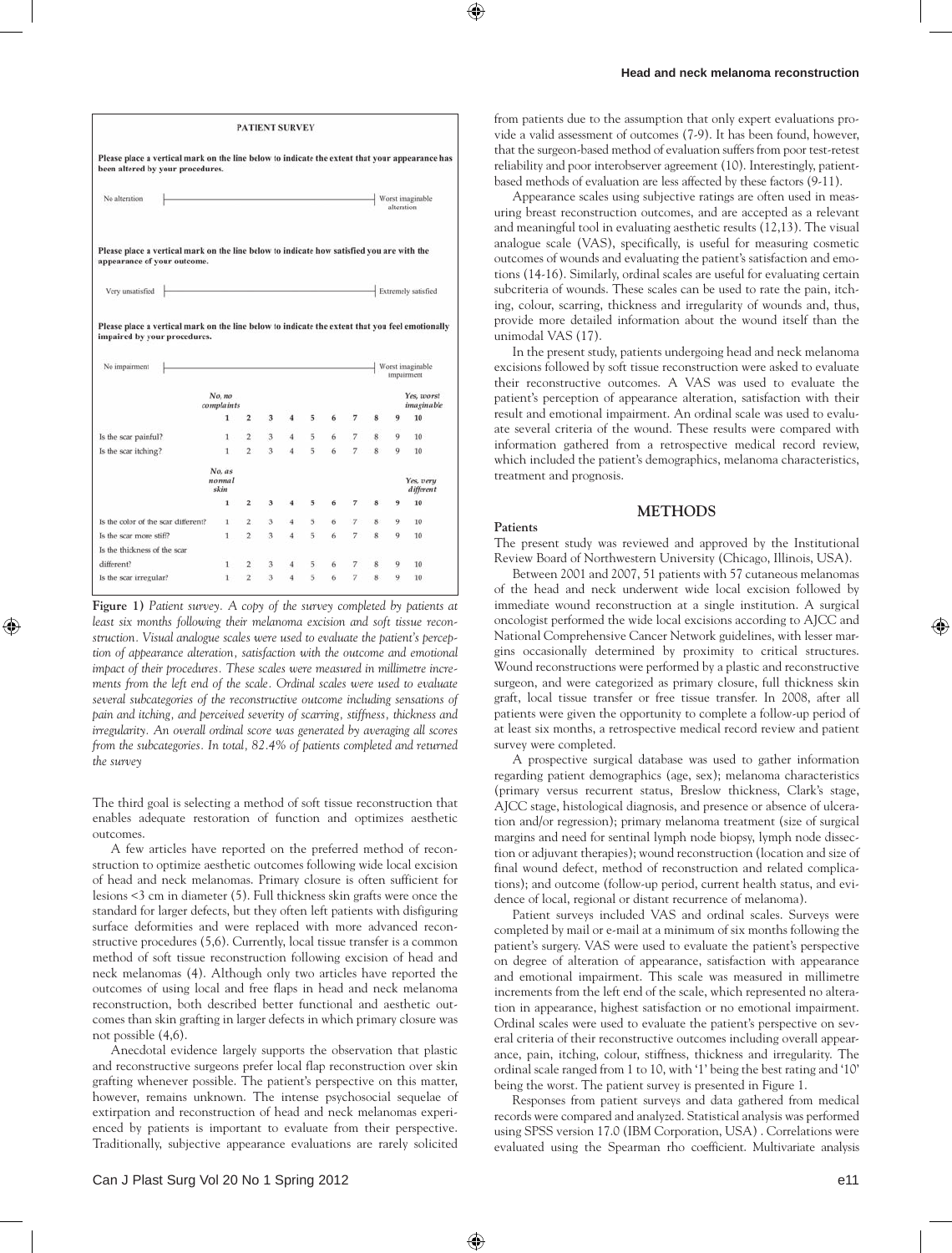#### **TaBle 1**

**location of head and neck cutaneous melanomas**

| EVVANVII VI IIVAM ANM NUVIL VAIMIIVVAU IIIVIMIIVIIIMV |                  |                     |  |  |  |  |
|-------------------------------------------------------|------------------|---------------------|--|--|--|--|
| Location                                              | Frequency, n (%) | Survey responses, n |  |  |  |  |
| Cheek                                                 | 21(36.8)         | 7                   |  |  |  |  |
| Ear                                                   | 10 (17.5)        | 4                   |  |  |  |  |
| Eye                                                   | 3(5.3)           | 6                   |  |  |  |  |
| Forehead                                              | 7(12.3)          | 16                  |  |  |  |  |
| <b>Neck</b>                                           | 7(12.3)          | 8                   |  |  |  |  |
| Nose                                                  | 4(7)             | 3                   |  |  |  |  |
| Scalp                                                 | 5(8.8)           | 4                   |  |  |  |  |
| Total                                                 | 57               | 48                  |  |  |  |  |

#### **TaBle 2**

**Method of reconstruction following excision of head and neck cutaneous melanomas**

| <b>Method of</b><br>reconstruction | Frequency,<br>$n$ (%) | Defect size, cm <sup>2</sup> ,<br>mean $\pm$ SD | Survey<br>responses, n |
|------------------------------------|-----------------------|-------------------------------------------------|------------------------|
| Primary                            | 25 (43.9)             | $9.2 + 10.1$                                    | 19                     |
| Skin graft                         | 15(26.3)              | $20.4 \pm 17.4$                                 | 13                     |
| Local flap                         | 15(26.3)              | $21.9 \pm 38.3$                                 | 13                     |
| Advancement                        | 6                     |                                                 |                        |
| Rotational                         | 4                     |                                                 |                        |
| Transposition                      | 5                     |                                                 |                        |
| Free flap                          | 2(3.5)                | $90.5 \pm 13.4$                                 | 2                      |
| Total                              | 57                    |                                                 | 47                     |

using Kruskal-Wallis and Fisher's exact test were used where appropriate to evaluate differences between groups.

#### **RESULTS**

Fifty-one patients (20 female, 31 male) with a mean age of 54 years (range 16 to 96 years) underwent wide local excision of 57 (53 primary, four recurrent) head and neck cutaneous melanomas followed by immediate plastic and reconstructive surgery wound reconstruction. The distribution of melanomas was as follows: 21 cheek, 10 auricle, seven forehead, seven neck, five scalp, four nose and three eyelid (Table 1). Histological diagnosis included 18 superficial spreading, 17 nodular, 14 lentigo maligna and eight other or unknown. According to the Breslow depth classification, there were eight in situ lesions, 21 lesions <0.76 cm, eleven between 0.76 cm and 1.5 cm, 11 between 1.5 cm and 4.0 cm, and three >4.0 cm. According to AJCC criteria, eight lesions were stage 0, 29 were stage I, 14 were stage II and three were stage III. There were no stage IV lesions at the time of initial diagnosis. Wide local excision margins ranged from 0.5 cm to 2.0 cm. In addition to wide local excision, 22 patients received sentinal lymph node biopsies, seven received complete lymph node dissections, and one underwent a superficial parotidectomy in addition to wide local excision. Six patients underwent adjuvant therapy with radiation, chemotherapy, interleukin-2, interferon and/or vaccine therapy.

Reconstructive methods were categorized into primary closure, full thickness skin graft, local tissue transfer or free tissue transfer. There were 25 primary closures, 15 full thickness skin grafts, 15 local flaps (six advancement, five transposition and four rotational) and two free flaps. The mean defect size was  $18.43 \text{ cm}^2$  (range 1 cm<sup>2</sup> to 144 cm<sup>2</sup>), but differed depending on type of reconstruction (Table 2).

Patients were followed for a mean of 26.9 months (range one to 72.6 months). There were four complications resulting from the wide local excision or reconstruction including neuropraxia (primary closure), significant scar contracture (skin graft), hematoma (free flap) and neurotmesis (free flap). There were 13 instances of recurrence, representing 22.8% of patients (three local, two regional lymph node and eight distant metastasis). There was no difference between methods of reconstruction and complications or incidence of recurrence.

Forty-two patients (82.4%) completed the survey (Tables 1 and 2



**Figure 2)** *Correlation between alteration of appearance, satisfaction with outcomes, emotional impairment, and the overall nominal subcategory scale. There is a significant correlation between the way a patient perceives their alteration of appearance and satisfaction with their outcome (inverse correlation, Pearson coefficient –0.702, P<0.01) (***A***); emotional impairment (direct correlation, Pearson coefficient 0.542, P<0.05) (***B***); and overall ratings from the ordinal subcategory scale (direct correlation, Pearson coefficient 0.789, P<0.001) (***C***). VAS Visual analogue scale*

summarize the number of survey responses according to location and method of reconstruction, respectively). Of those not completing the survey, three were deceased, five declined to participate and two could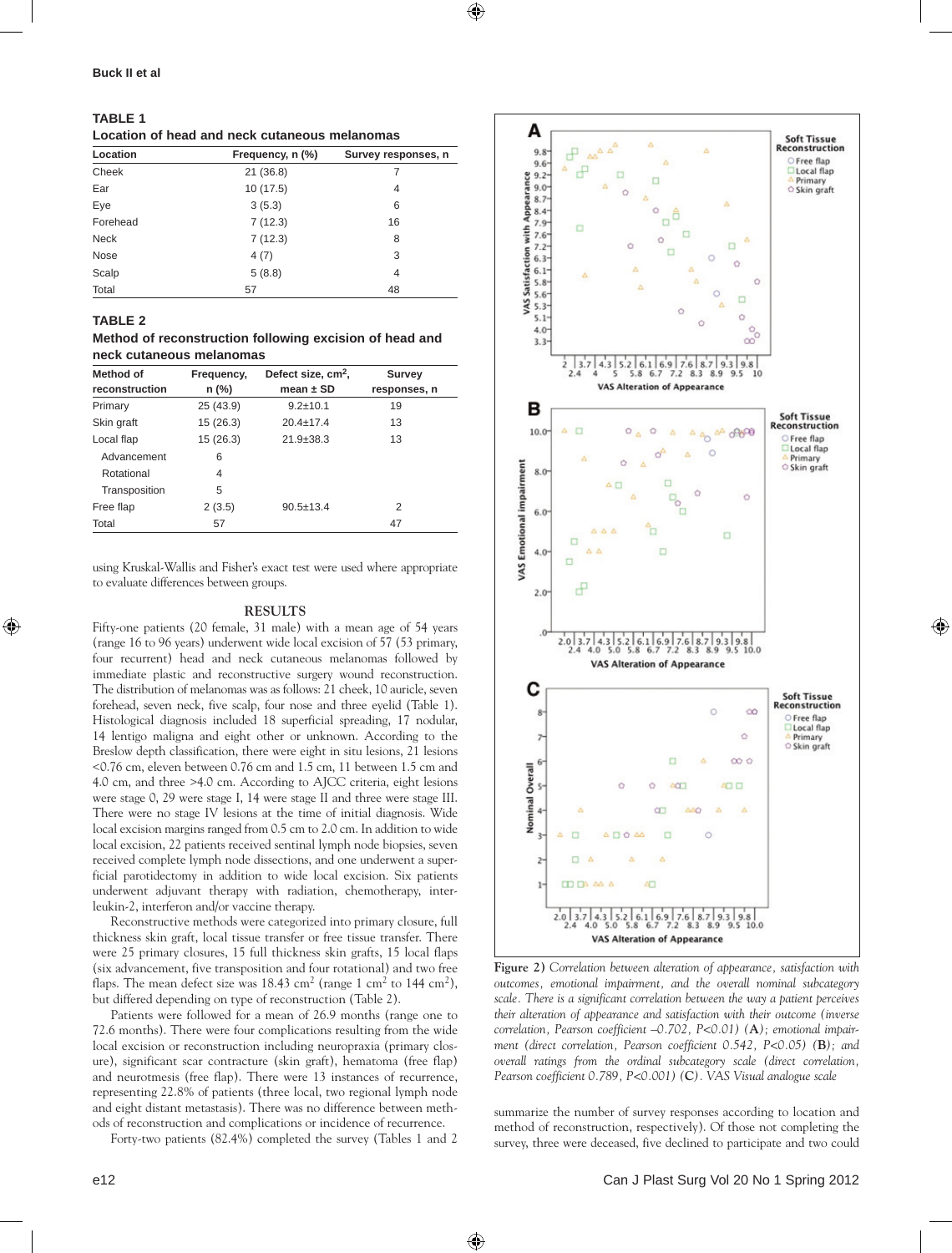

**Figure 3)** *Factors affecting a patient's perception of appearance alteration. Visual analogue scale (VAS) scores for alteration of appearance were significantly different depending on location of melanoma, method of reconstruction and size of defect.* **A** *Melanomas located on the eyelid and nose received less favourable*  scores than those located on other parts of the head and neck (P<0.05 versus forehead or scalp). **B** Reconstruction with full thickness skin grafts received signifi*cantly worse scores than primary closure or local tissue transfer (P<0.05). There was no significant difference between primary closure and local flaps.* **C** *There*  was a significant correlation between the defect size created by excision of cheek melanomas and the VAS alteration of appearance score (Spearman rho coeffi*cient 0.525, P<0.05). Bar graphs are presented with a thick bar representing the mean, two solid purple bars representing the two interquartiles, and extension bars representing 95% CIs*



**Figure 4)** *Subcategorical evaluation of reconstructive outcomes. Outcomes from the various methods of reconstruction were evaluated using ordinal scales.* **A** *Full thickness skin grafts were reported to be significantly "itchier" than the other reconstructive methods (P<0.05). B <i>Scarring from skin grafts was also reported to be greater than scarring from primary closure and local tissue transfer (P<0.05), but not more than scarring resulting from free tissue transfer.* **C** *Skin grafts were reported to be stiffer than local tissue transfers (P<0.05), but not stiffer than primary closure or free flaps. Skin grafts and free flaps were reported to be (***D***) thicker and (***E***) have more irregular contours than primary closure and local flaps. All other comparisons among reconstructive techniques were not statistically significant. Bar graphs are presented with a thick bar representing the mean, two solid purple bars representing the two interquartiles, two extension bars representing 95% CIs, and numbered dots representing outliers that were included in the statistical analysis*

not be reached. Responses from the VAS were well correlated. The patients' VAS scores for alteration of appearance were inversely correlated with their VAS scores for satisfaction with outcomes (Pearson correlation –0.702; P<0.01, Figure 2A) and directly correlated with their VAS scores for emotional impairment (Pearson correlation 0.542; P<0.05, Figure 2B). VAS scores for alteration of appearance were also directly correlated with the patients' overall rating of their reconstructive outcomes on the ordinal scale (Spearman's rho coefficient 0.789, P<0.001, Figure 2C).

The mean  $\pm$  SD VAS score for alteration of appearance was 6.8±2.4. This score was significantly different depending on the location of melanoma, size of the defect and method of reconstruction. Melanomas located on the eyelid and nose received less favourable scores than those located on other parts of the head and neck (P<0.05 versus forehead or scalp, Figure 3A). Reconstruction with full thickness skin grafts received significantly worse scores than primary closure or local tissue transfer (P<0.05, Figure 3B). There was no significant difference between primary closure and local flaps. When comparing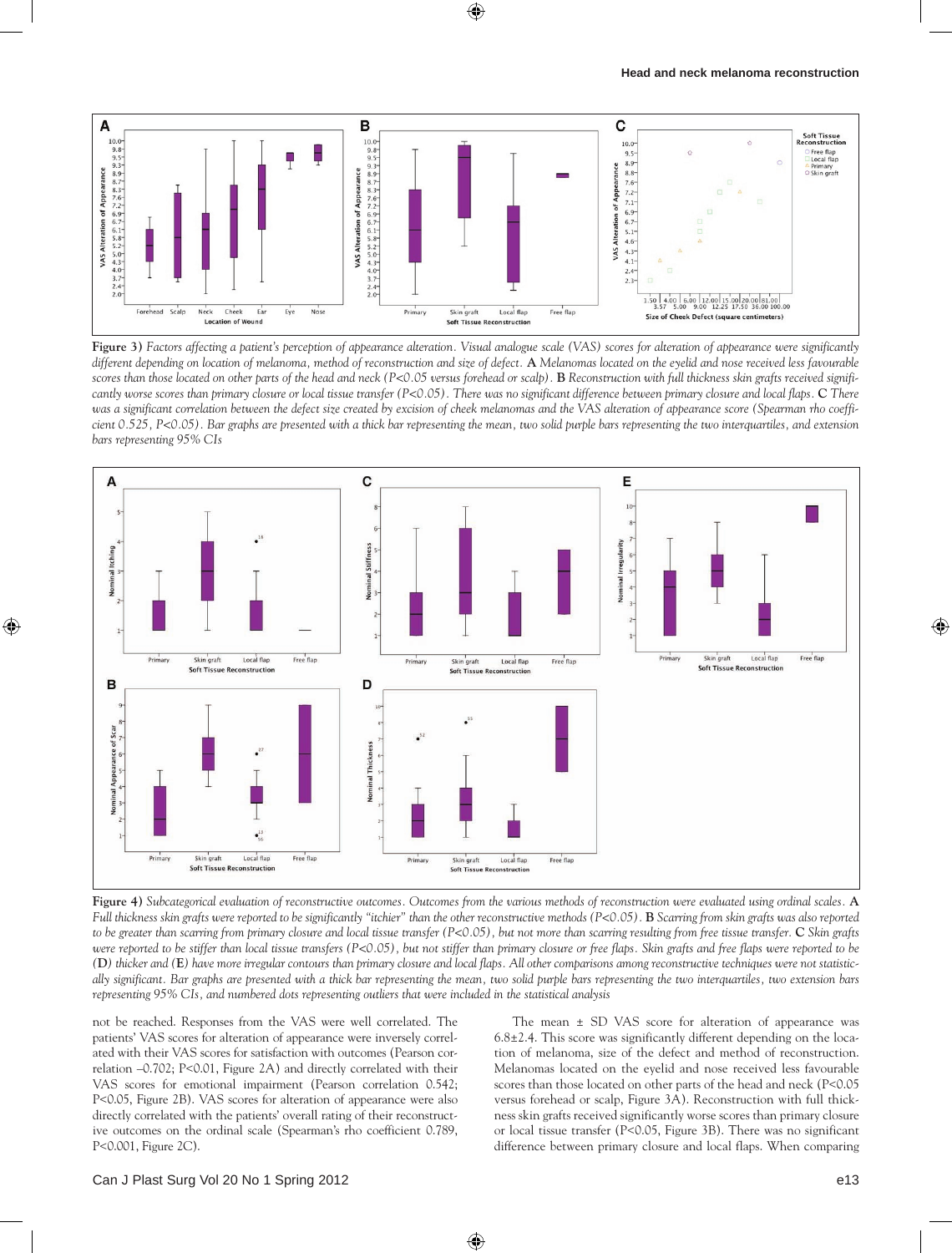the size of defects of all head and neck melanomas, there was no statistically significant difference in VAS alteration of appearance scores (data not shown). When considering only cheek melanomas, however, there was a significant correlation between the defect size and the VAS alteration of appearance score (Spearman's rho coefficient 0.525, P<0.05, Figure 3C).

Patients reported several differences between methods of reconstruction on the ordinal outcomes scale. Full thickness skin grafts were reported to be significantly "itchier" than the other reconstructive methods (P<0.05, Figure 4A). Scarring from skin grafts was also reported to be greater than scarring from primary closure and local tissue transfer (P<0.05), but not more than scarring resulting from free tissue transfer (Figure 4B). Skin grafts were reported to be stiffer than local tissue transfers (P<0.05), but not stiffer than primary closure or free flaps (Figure 4C). Skin grafts and free flaps were reported to be thicker and have more irregular contours than primary closure and local flaps (P<0.05, Figures 4D and 4E, respectively). As stated above, the patient's overall perception of the reconstructive outcome on the ordinal scale was correlated to the VAS score (Figure 2C). There was no difference in pain reported between the different reconstructive techniques (data not shown). All other comparisons among reconstructive techniques were not statistically significant.

Recurrence was the only other factor to significantly affect VAS scores for emotional impairment (Figure 5, P<0.05); however, recurrence did not affect the patients' VAS scores for alteration of appearance and satisfaction with appearance (data not shown). There was no difference between VAS scores and sex, age, Breslow depth, AJCC stage, performance of sentinel lymph node biopsy or lymph node dissection, histological diagnosis, presence of ulceration or regression, adjuvant treatment or surgical complications (data not shown).

#### **DISCUSSION**

Several important conclusions can be drawn from the present study. First, the emotional impact of soft tissue reconstruction following excision of head and neck melanomas was correlated to the degree to which patients perceive their appearance has been altered and by their satisfaction with the reconstructive outcome. Second, from the perspective of the patient, primary closure and local tissue transfer yielded the highest aesthetic satisfaction. Third, the degree of emotional impairment is also related to the location of melanoma on the head and neck, the size of the defect following wide local excision and incidence of recurrence.

The results of the present study indicate that patients share similar viewpoints to plastic surgeons when selecting a method of soft tissue reconstruction following excision of head and neck melanomas. Primary closure is the ideal method of reconstruction and should be used when defects are of proper size. When primary closure is inadequate, local tissue transfer offers a straightforward alternative that does not adversely affect local recurrence or increase patient morbidity (4). Skin grafts, on the other hand, tend to produce unfavourable outcomes. In the present study, patients reported less favourable skin color matching, poor stiffness, increased thickness and worse contour irregularities of skin grafts compared with local tissue transfers. Given the small number of free flaps in this series, it is difficult to comment on the patient's viewpoint on this method of reconstruction.

Other factors correlating to VAS scores included the location of melanoma, size of the defect and incidence of recurrence. Eyelid and nose melanomas had a greater emotional impact on patients than those located on other parts of the head and neck. We presume this is true because the nose and eyelid are a major visual focus of attention for patients (18). The size of the defect also correlated with the patient's VAS scores, but only after stratifying our results to solely the cheek location. We believe stratification by location is relevant because similar size defects of the eyelid and cheek are likely to have a different impact on patients. Furthermore, we chose the cheek because it represented the largest number and greatest variety of reconstructive cases in this series.



**Figure 5)** *Emotional impact of recurrence. (Yes: recurrent diagnosis of melanoma; No: no recurrent diagnosis) Recurrent diagnosis with melanoma significantly affected patients' visual analogue scale (VAS) scores for emotional impairment (P<0.05), but did not affect VAS scores for alteration of appearance and satisfaction with appearance (data not shown). Bar graphs are presented with a thick bar representing the mean, two solid purple bars representing the two interquartiles, two extension bars representing 95% confidence intervals, and numbered dots representing outliers that were included in the statistical analysis*

The incidence of recurrence had the greatest impact on emotional impairment when compared with all other factors examined in the present study. In fact, 12 of the 13 patients experiencing recurrence reported VAS scores for emotional impairment of 9 and greater. The observation that the patients' VAS scores for appearance alteration and for satisfaction with outcome were not affected by recurrence suggests that emotional impairment following recurrence is less a function of reconstructive outcomes and more a function of the psychological impact of recurrence. More than one-half of patients who were diagnosed with recurrence in this study had stage IV disease, which itself is expected to have a large emotional impact on patients. And congruent to other studies, our series showed that the method of reconstruction did not appear to have an effect on recurrence (4).

Traditionally, the approach to evaluating subjective measures involves assessments by experts and not patients. This is based on the belief that experts can evaluate distinct components of reconstructive outcomes that are aesthetically desirable, offering other surgeons with specific and technical feedback. Our study would suggest that the patient's opinion of his or her appearance is also an important factor to consider when evaluating aesthetic outcomes. The use of patientbased subjective evaluation scales is gaining popularity in plastic and reconstructive surgery and has provided surgeons with a valid method of assessing outcomes, especially following breast reconstruction (10-12). Of these scales, the VAS is often used to evaluate subjective feelings and satisfaction (15,16). The VAS has been used in several clinical scenarios including pain assessments and effectiveness of prescription medications (19,20). Advantages of the VAS include its high reproducibility, simplicity and intuitive use for patients, and its sensitivity to differences as small as 1 mm (21). Therefore, we believe the VAS was the best tool for assessing patient satisfaction and the emotional impact of head and neck melanoma reconstruction. The ordinal scale has different advantages. This scale allows subjects to rank outcomes (ordinal data) and is useful in evaluating subcategories of an outcome. The results of ordinal subcategory scales have been shown to have the greatest potential reliability because they explicitly specify the criteria that one wishes the evaluate (10). Therefore, we believe the ordinal scale was the best tool to evaluate specific attributes of the reconstructive outcome such as colour match, scarring and thickness.